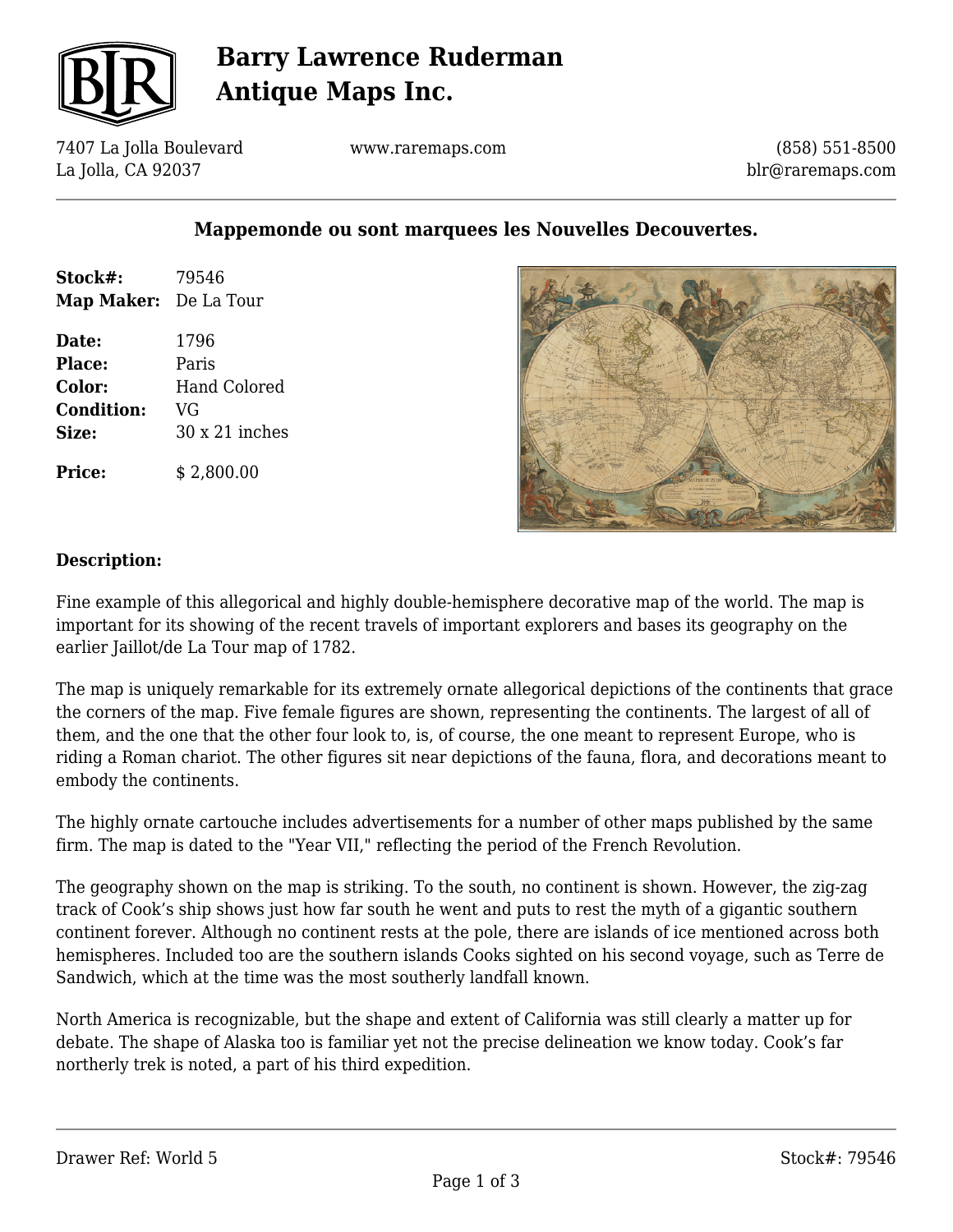

# **Barry Lawrence Ruderman Antique Maps Inc.**

7407 La Jolla Boulevard La Jolla, CA 92037

www.raremaps.com

(858) 551-8500 blr@raremaps.com

## **Mappemonde ou sont marquees les Nouvelles Decouvertes.**

This is the first time we have offered the presented map for sale.

### **The voyages of Captain Cook and his men**

The map is a chronicle of Cook's three voyages, which put many features on European maps for the first time and drastically rewrote how Europeans understood Pacific space and peoples. Cook originally worked in coal colliers, and then as a surveyor in Newfoundland. There, his superb navigational and surveying skills were noticed, and he was recommended to lead a new Royal Navy voyage then preparing to sail. This voyage was meant for the South Seas, from where the crew would observe the Transit of Venus as part of a transnational scientific team.

The Transit of Venus would be the first of Cook's three Pacific voyages. Cook sailed in the *Endeavour* on August 25, 1768, bound for Tahiti, which is written here as Otahiti. They sailed round Tierra del Fuego, on to Tahiti, and then to New Zealand. Cook's map of New Zealand, the basis for the outline used here, would stay in use until the early twentieth century. From New Zealand, the *Endeavour* sailed to and then up the eastern coast of Australia. It nearly wrecked on the Great Barrier Reef, but thanks to hasty repairs managed to sail to Batavia, then to the Cape of Good Hope and back to England in July 1771.

Cook's second voyage was centered around a different goal: the search for the elusive southern continent. This time, Cook, in the *Resolution,* was to be accompanied by another ship, the *Adventure,* under the command of Tobias Furneaux, whose track is also on this map. The ships sailed from Plymouth in July of 1772. They rounded the Cape of Good Hope and went south. The ships crossed the Antarctic Circle on January 17, 1773, the first ships known to have done so. The ships were then separated but rendezvoused in New Zealand. Furneaux, as shown by his track, went south and touched at Tasmania; however, he thought the island was attached to the mainland.

The ships then returned to Tahiti, where the *Adventure* picked up Mai, who would become the first Polynesian to visit Britain. The ships went again to New Zealand but were separated; Cook continued south while Furneaux decided to return home. The *Resolution* proceeded to search for the southern continent, eventually reaching as far south as 71˚10' S, the farthest south of any ship until 1823. Then the *Resolution* put in at Easter Island before returning again to Tahiti. The ship sailed to the New Hebrides (Vanuatu), New Caledonia, and New Zealand before rounding Cape Horn to head home. En route, Cook claimed South Georgia as related above. The ship stopped at the Cape of Good Hope before returning to Britain in late July 1775. Furneaux had arrived over a year before.

Cook's third and final voyage was supposedly to return Mai to his home, yet it was secretly intended to search for the Northwest Passage. Cook sailed this time, again in the *Resolution,* with the *Discovery,* which was under the command of Charles Clerke. The ships spent Christmas of 1776 in the